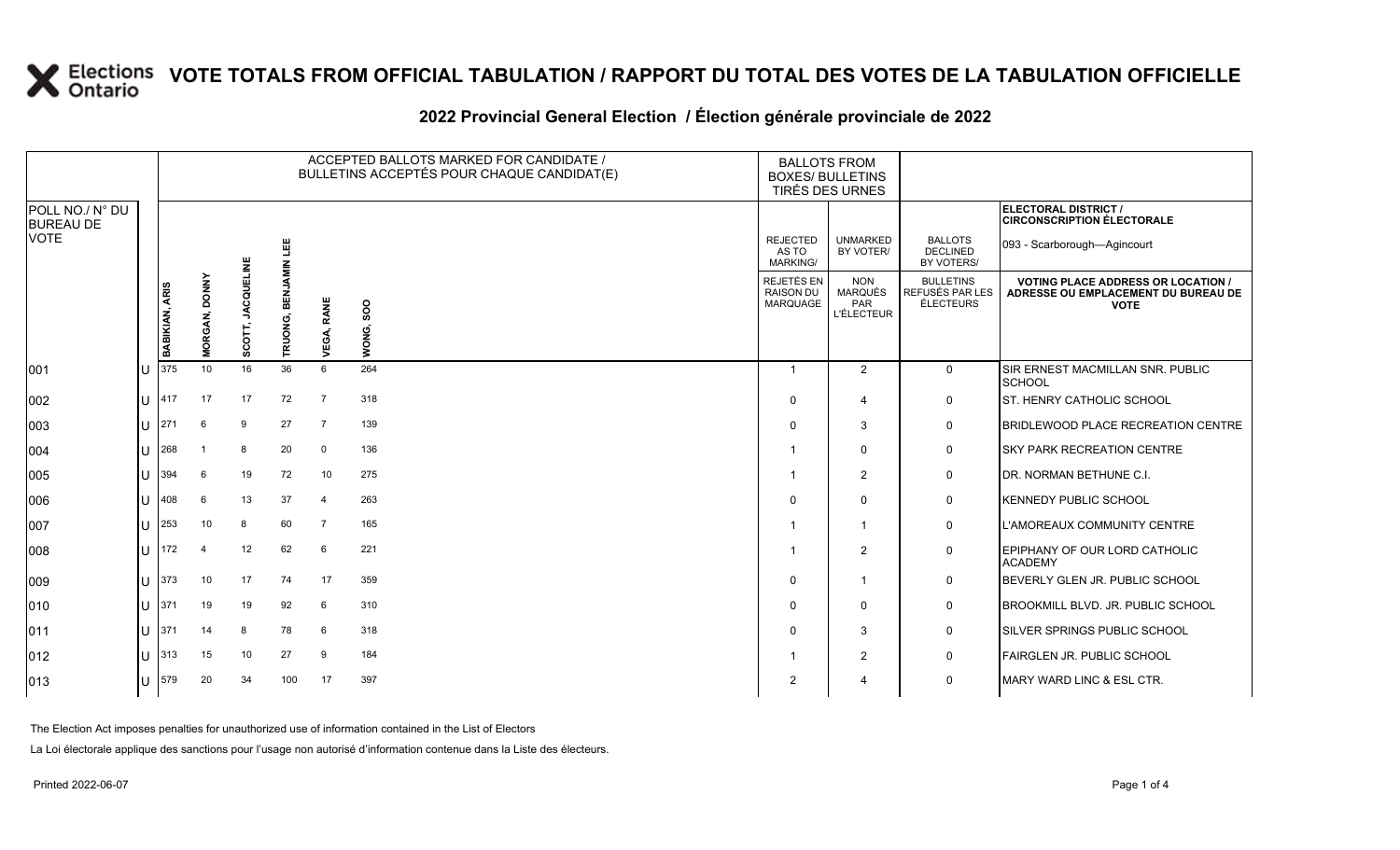#### **2022 Provincial General Election / Élection générale provinciale de 2022**

|                                     |                       |                                |                        |                  |                   | ACCEPTED BALLOTS MARKED FOR CANDIDATE /<br>BULLETINS ACCEPTÉS POUR CHAQUE CANDIDAT(E) | <b>BALLOTS FROM</b><br><b>BOXES/ BULLETINS</b><br>TIRÉS DES URNES |                                                   |                                                         |                                                                                                 |
|-------------------------------------|-----------------------|--------------------------------|------------------------|------------------|-------------------|---------------------------------------------------------------------------------------|-------------------------------------------------------------------|---------------------------------------------------|---------------------------------------------------------|-------------------------------------------------------------------------------------------------|
| POLL NO./ N° DU<br><b>BUREAU DE</b> |                       |                                |                        |                  |                   |                                                                                       |                                                                   |                                                   |                                                         | ELECTORAL DISTRICT /<br><b>CIRCONSCRIPTION ÉLECTORALE</b>                                       |
| <b>VOTE</b>                         |                       |                                |                        | 삠                |                   |                                                                                       | <b>REJECTED</b><br>AS TO<br><b>MARKING/</b>                       | <b>UNMARKED</b><br>BY VOTER/                      | <b>BALLOTS</b><br><b>DECLINED</b><br>BY VOTERS/         | 093 - Scarborough-Agincourt                                                                     |
|                                     | <b>BABIKIAN, ARIS</b> | <b>DONNY</b><br><b>MORGAN,</b> | <b>JACQUE</b><br>SCOTT | BENJAI<br>RUONG, | <b>VEGA, RANE</b> | SOO<br>WONG,                                                                          | REJETÉS EN<br><b>RAISON DU</b><br>MARQUAGE                        | <b>NON</b><br>MARQUÉS<br>PAR<br><b>L'ÉLECTEUR</b> | <b>BULLETINS</b><br><b>REFUSÉS PAR LES</b><br>ÉLECTEURS | <b>VOTING PLACE ADDRESS OR LOCATION /</b><br>ADRESSE OU EMPLACEMENT DU BUREAU DE<br><b>VOTE</b> |
| 014                                 | 469                   | 22                             | 22                     | 94               | $\overline{a}$    | 372                                                                                   | $\overline{2}$                                                    | $\overline{4}$                                    | $\mathbf{1}$                                            | TIMBERBANK JR. PUBLIC SCHOOL                                                                    |
| 015                                 | 338                   | 8                              | 11                     | 58               | 16                | 264                                                                                   | -1                                                                | $\mathbf 0$                                       | $\overline{2}$                                          | HIGHLAND HEIGHTS JR. PUBLIC SCHOOL                                                              |
| 016                                 | 215                   | 5                              | 10 <sup>°</sup>        | 39               | 5                 | 143                                                                                   | -1                                                                | 1                                                 | 0                                                       | LYNNWOOD HEIGHTS JR. PUBLIC SCHOOL                                                              |
| 017                                 | 260                   | 9                              | 18                     | 55               | 13                | 257                                                                                   | -1                                                                | $\mathbf{0}$                                      | 0                                                       | BRIDLEWOOD JR. PUBLIC SCHOOL                                                                    |
| 018                                 | 350                   | 54                             | 24                     | 119              | 15                | 353                                                                                   | 0                                                                 | 1                                                 | 0                                                       | <b>STEPHEN LEACOCK COMMUNITY CENTRE</b>                                                         |
| 019                                 | 418                   | 20                             | 14                     | 99               | 9                 | 272                                                                                   | $\overline{2}$                                                    | 4                                                 | 0                                                       | <b>AGINCOURT DISTRICT LIBRARY</b>                                                               |
| 020                                 | II 1219               | $\overline{4}$                 | 14                     | 34               | $\overline{2}$    | 134                                                                                   | $\Omega$                                                          | 1                                                 | 0                                                       | KNOX PRESBYTERIAN CHURCH -<br><b>AGINCOURT</b>                                                  |
| 021                                 | 221                   | 9                              | 5                      | 13               | $\mathbf 1$       | 125                                                                                   | 3                                                                 | 1                                                 | 0                                                       | THE GREENS AT TAM O'SHANTER                                                                     |
| 022                                 | 434                   | 22                             | 17                     | 74               | 15                | 262                                                                                   | $\Omega$                                                          | $\mathbf{0}$                                      | $\mathbf{1}$                                            | <b>GRACEPOINT BAPTIST CHURCH</b>                                                                |
| 023                                 | 321                   | 6                              | 22                     | 63               | 5                 | 234                                                                                   | -1                                                                | 1                                                 | 0                                                       | <b>VRADENBURG JR. PUBLIC SCHOOL</b>                                                             |
| 024                                 | 368                   | 15                             | 12                     | 101              | 3                 | 344                                                                                   | $\Omega$                                                          | $\overline{2}$                                    | 0                                                       | LYNNGATE JR. PUBLIC SCHOOL                                                                      |
| 025                                 | 275                   | 15                             | 15                     | 62               | 8                 | 270                                                                                   | $\Omega$                                                          | 1                                                 | 0                                                       | <b>INGLEWOOD HEIGHTS JR. PUBLIC SCHOOL</b>                                                      |
| 026                                 | 234                   | 8                              | 22                     | 89               | 5                 | 184                                                                                   | $\Omega$                                                          | $\mathbf{0}$                                      | $\mathbf{1}$                                            | <b>ST. TIMOTHY'S ANGLICAN CHURCH</b>                                                            |
| 400                                 | 132                   | - 1                            | $\overline{0}$         | $\overline{4}$   | $\Omega$          | 32                                                                                    |                                                                   | $\Omega$                                          | 0                                                       | <b>MON SHEONG COURT</b>                                                                         |

The Election Act imposes penalties for unauthorized use of information contained in the List of Electors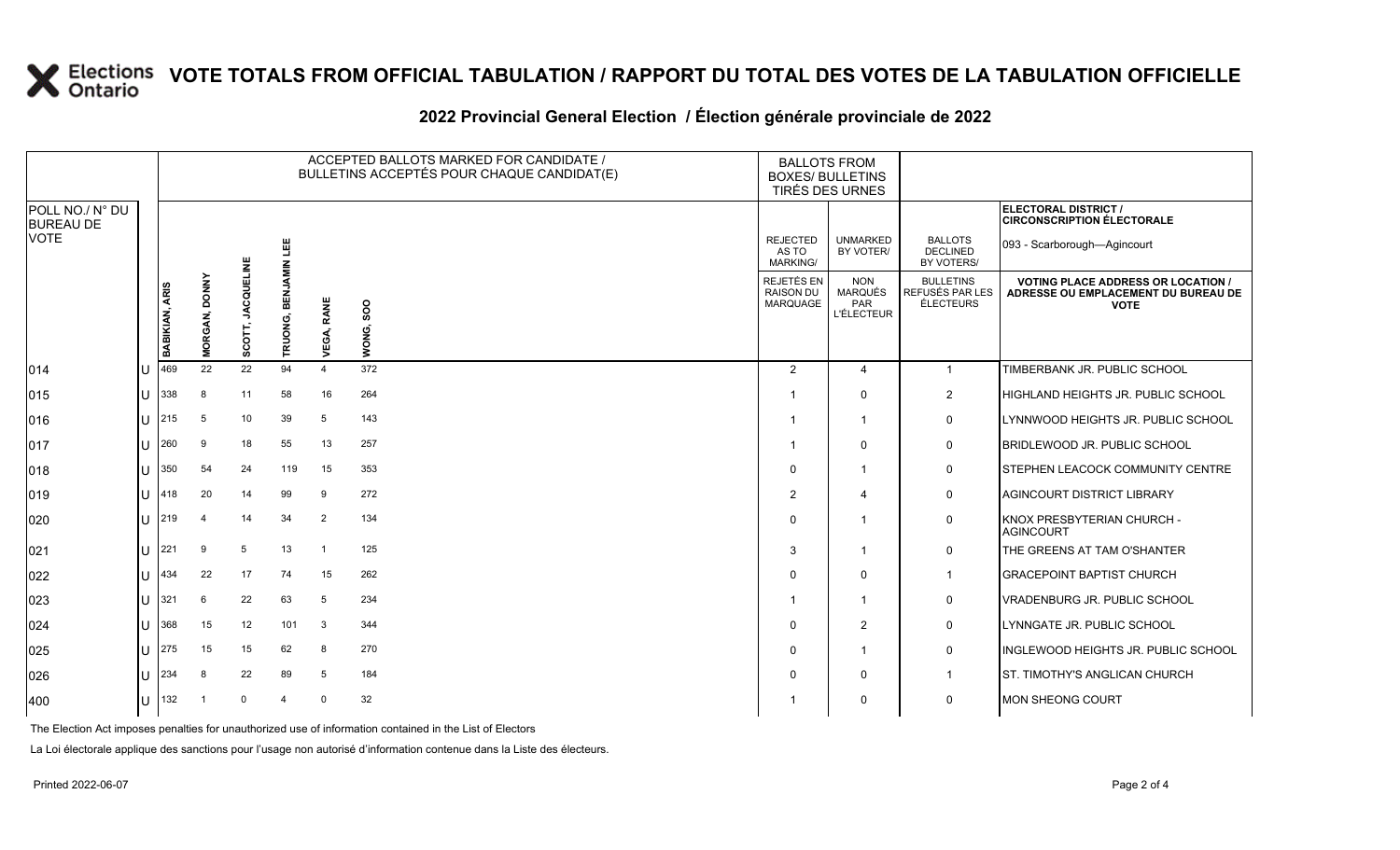### **2022 Provincial General Election / Élection générale provinciale de 2022**

|                                     |     |                       |                      |                            |                 |                | ACCEPTED BALLOTS MARKED FOR CANDIDATE /<br>BULLETINS ACCEPTÉS POUR CHAQUE CANDIDAT(E) | <b>BALLOTS FROM</b><br><b>BOXES/ BULLETINS</b><br>TIRÉS DES URNES |                                                          |                                                  |                                                                                                 |
|-------------------------------------|-----|-----------------------|----------------------|----------------------------|-----------------|----------------|---------------------------------------------------------------------------------------|-------------------------------------------------------------------|----------------------------------------------------------|--------------------------------------------------|-------------------------------------------------------------------------------------------------|
| POLL NO./ N° DU<br><b>BUREAU DE</b> |     |                       |                      |                            |                 |                |                                                                                       |                                                                   |                                                          |                                                  | <b>ELECTORAL DISTRICT /</b><br><b>CIRCONSCRIPTION ÉLECTORALE</b>                                |
| VOTE                                |     |                       |                      |                            | 삠               |                |                                                                                       | <b>REJECTED</b><br>AS TO<br><b>MARKING/</b>                       | <b>UNMARKED</b><br>BY VOTER/                             | <b>BALLOTS</b><br><b>DECLINED</b><br>BY VOTERS/  | 093 - Scarborough-Agincourt                                                                     |
|                                     |     | <b>BABIKIAN, ARIS</b> | <b>MORGAN, DONNY</b> | <b>JACQUELINI</b><br>SCOT, | BEN.<br>TRUONG, | RANE<br>VEGA,  | SOO<br>WONG,                                                                          | REJETÉS EN<br><b>RAISON DU</b><br>MARQUAGE                        | <b>NON</b><br><b>MARQUÉS</b><br>PAR<br><b>L'ÉLECTEUR</b> | <b>BULLETINS</b><br>REFUSÉS PAR LES<br>ÉLECTEURS | <b>VOTING PLACE ADDRESS OR LOCATION /</b><br>ADRESSE OU EMPLACEMENT DU BUREAU DE<br><b>VOTE</b> |
| 401                                 | ΙU  | 231                   | 12                   | 9                          | 28              | 11             | 71                                                                                    | $\overline{2}$                                                    | $\mathbf{1}$                                             | $\mathbf 0$                                      | ROYALCREST CONDOS                                                                               |
| 402                                 | IU. | 68                    |                      | $\overline{4}$             | 15              | $\mathbf 0$    | 56                                                                                    | $\Omega$                                                          | $\Omega$                                                 | 0                                                | <b>BRIDLETOWNE CONDOS</b>                                                                       |
| 403                                 | IU. | 252                   | 3                    | 14                         | 31              | $\overline{2}$ | 170                                                                                   | $\overline{2}$                                                    | $\overline{1}$                                           | 0                                                | <b>SKY GARDEN RECREATION CENTRE</b>                                                             |
| 404                                 | lU  | 72                    | $\overline{7}$       | $\overline{2}$             | 26              | $\overline{2}$ | 90                                                                                    | $\Omega$                                                          | $\mathbf 0$                                              | $\mathbf 0$                                      | <b>GLENHURST APARTMENTS</b>                                                                     |
| 405                                 | IU. | 81                    | 6                    | 3                          | 5               | 3              | 60                                                                                    | $\Omega$                                                          | $\overline{1}$                                           | 0                                                | ST. PAUL'S L'AMOREAUX CENTER - SPLC                                                             |
| 406                                 | lU  | 35                    | -7                   | 0                          | 30              | 3              | 70                                                                                    | $\Omega$                                                          | $\overline{2}$                                           | 0                                                | SHEPPARD VICTORIA PARK APTS.                                                                    |
| 407                                 | lU  | 53                    | 3                    | 3                          | 3               | $\overline{1}$ | 41                                                                                    | $\Omega$                                                          | $\mathbf 0$                                              | $\mathbf{1}$                                     | <b>WISHING WELL MANOR</b>                                                                       |
| 408                                 | IU  | 52                    | 5                    | $\overline{4}$             | 15              | 3              | 43                                                                                    | $\Omega$                                                          | $\overline{1}$                                           | $\mathbf{1}$                                     | 3275 SHEPPARD AVE EAST - SCARSDALE                                                              |
| 409                                 | ΙU  | 96                    |                      | $\overline{2}$             | 3               | $\overline{1}$ | 38                                                                                    | $\overline{2}$                                                    | 0                                                        | 0                                                | TAM O'SHANTER TOWERS                                                                            |
| 700                                 | ΙU  | 16                    | $\overline{7}$       | 5                          | 5               | $\overline{2}$ | 31                                                                                    | $\overline{2}$                                                    | $\mathbf 0$                                              | $\mathbf{1}$                                     | TENDERCARE LIVING CENTRE                                                                        |
| 701                                 | IU  | 11                    | 0                    | $\mathbf 0$                |                 | $\mathbf 0$    | 5                                                                                     | $\Omega$                                                          | $\mathbf 0$                                              | 0                                                | MON SHEONG LONG-TERM CARE                                                                       |
| 702                                 | ΙU  | 36                    | 6                    | 6                          | 10              | $\mathbf 0$    | 25                                                                                    | $\Omega$                                                          | 0                                                        | 0                                                | SHEPHERD LODGE/TERRACE                                                                          |
| 703                                 | IП  | 137                   | 5                    | 22                         | 22              | $\overline{4}$ | 80                                                                                    | $\Omega$                                                          | $\mathbf 0$                                              | $\overline{1}$                                   | SHEPHERD MANOR/GARDENS                                                                          |
| ADV001                              |     | 255                   | 6                    | 12                         | 50              | 6              | 219                                                                                   |                                                                   | -1                                                       | 0                                                | 3020 BRIDLETOWNE                                                                                |

The Election Act imposes penalties for unauthorized use of information contained in the List of Electors